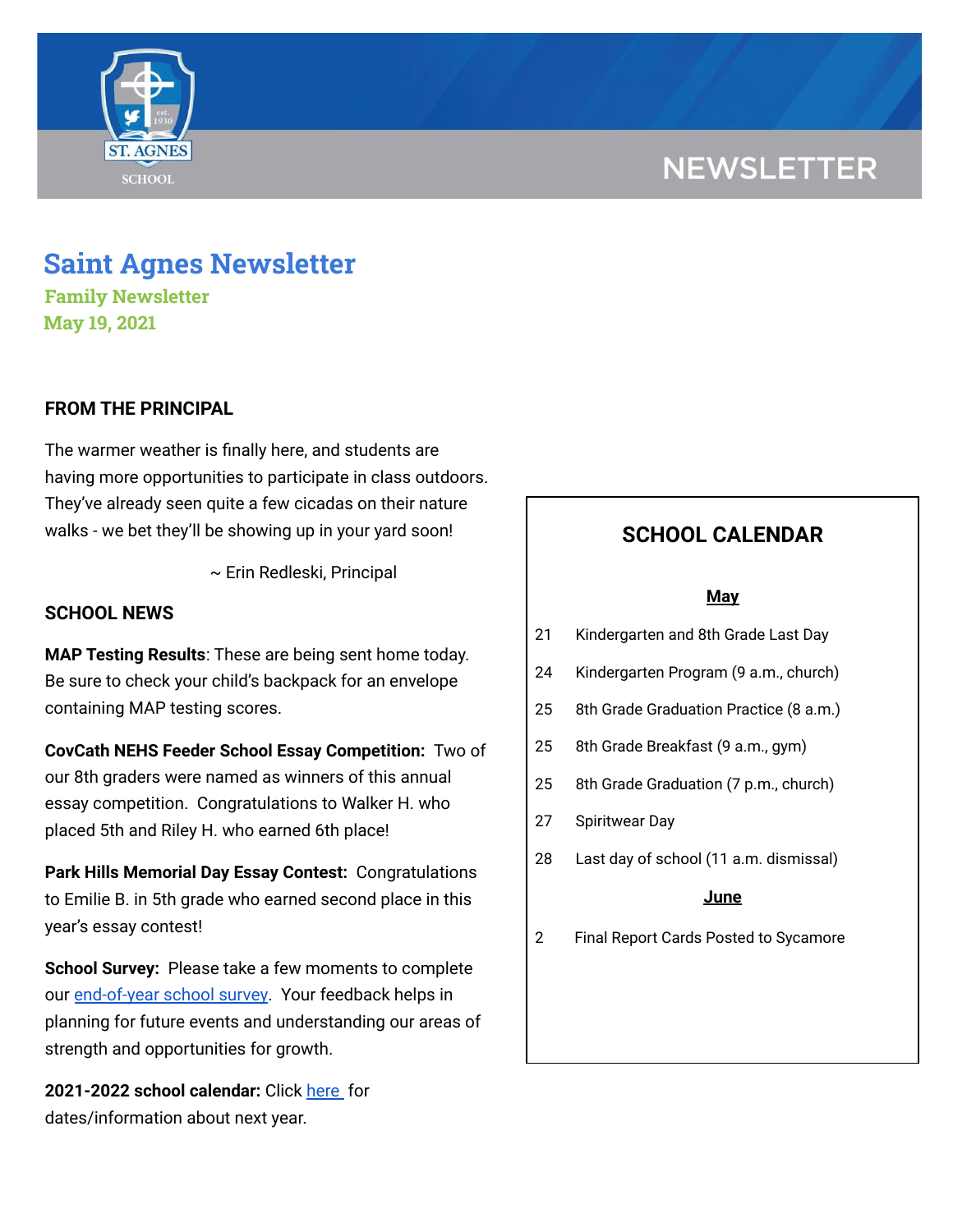#### **BOOSTERS NEWS**

**2021 Volleyball General Information:** While we are still uncertain of what the 2021 Volleyball season will look like, we are going to move forward with signups on <https://tshq.bluesombrero.com/saintagnesboosters>. If your child is entering 3<sup>rd</sup>-8<sup>th</sup> grade and is interested in playing volleyball, please sign up before the deadline on 5/28. We will also need volunteer coaches who are Virtus trained. Please send an email to stagnesvball@gmail.com as soon as possible if you are interested in coaching.

- Available to all incoming 3rd through 8th grade girls attending Saint Agnes School.
- We are not charging a fee at this time due to the uncertainty of the COVID-19 Virus. Once we confirm the season will take place, you will receive info to make payment or use a credit from Spring Sports.
- Tryouts for 6th 8th grades will be held TBD. Please contact me ASAP with any conflicts your daughter might have during tryout week, and I will try my best to be accommodating. Contact Volleyball Director Jeremy Timmerding at: stagnesvball@gmail.com
- Cost per player: \$70.00 Maximum cost per family: \$150.00
- General information and a tentative league schedule can be found on the registration page for volleyball [https://tshq.bluesombrero.com/saintagnesboosters.](https://tshq.bluesombrero.com/saintagnesboosters)

#### **PTO NEWS**

**Cafeteria**: PTO would like to continue helping with Cafeteria Duty for the remainder of the school year. If you can please sign up for a shift or two between now and May 27th. The extra help is much appreciated! Must be current on your Virtus training. Sign up at: <https://signup.com/go/geBfwsw>

**Volunteers**: PTO is planning for the next school year, and we are looking for your help and ideas. Last Wednesday, we sent home a flyer about volunteer opportunities. If you are interested in helping or learning more about various roles, complete the flyer and return to Amy Lantz via email or kidmail.

**Eat Out Nights**: Thank you all for supporting our Dine Out Night fundraisers this year. We are still waiting for a few of the dine out fundraiser numbers to come in from the vendors, but as of today these fundraisers raised \$3,064 for our school! We are already planning for our 2021-2022 school year dine out nights. If you own a restaurant or know of a restaurant that would like to participate in this type of event please email Stacey Moorhead, staceyscully4@aol.com. Thank you again for a great success this year with these fundraisers!

**School Supply Packs:** The PTO is offering the opportunity to purchase school supplies. There is a flyer in the Wednesday folder. We have a new vendor this year, 1st Day Supplies. They are easy to work with and the quality of items are better. The prices were similar to the other vendor. PTO will earn \$5 per box sold. Everything will be delivered to school before the first day. The link is [https://1stday.sale/43324.](https://1stday.sale/43324) Orders are due by July 1.

#### **Mission Statement of Saint Agnes School**

Saint Agnes School exists to provide excellence in Catholic education while inspiring and empowering our students to live the Gospel message of Jesus Christ. As compassionate and faithful Christians, we continue to pursue our spiritual journey, achieve our highest academic potential, and be stewards of the Catholic faith to others.